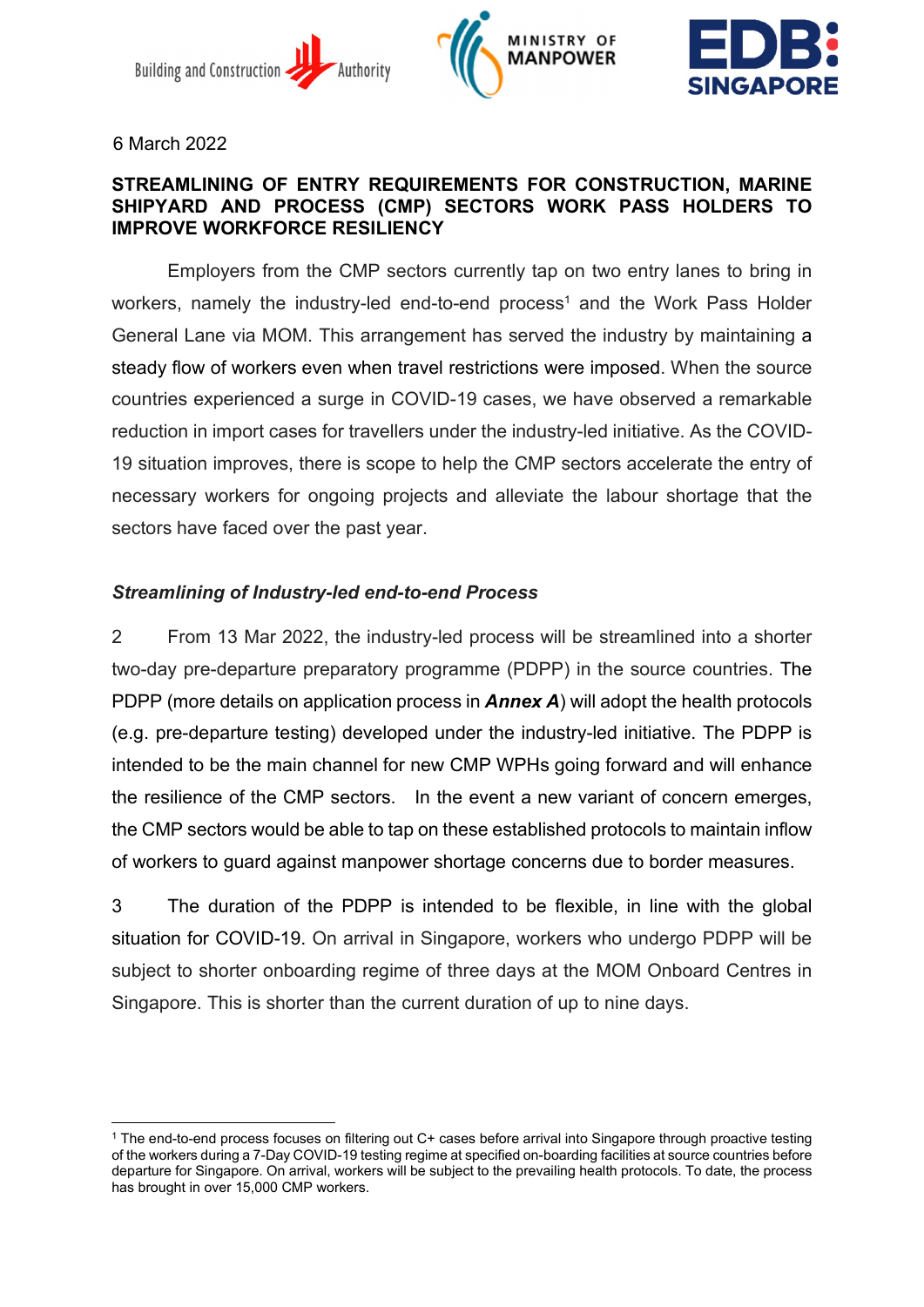





4 PDPP will be available in Bangladesh, India and Myanmar from 13 Mar 2022. For the list of PDPP providers, pls refer to **Annex B**. We encourage eligible employers to approach the approved providers to secure your slots early.

## Streamlining of entry lanes for CMP work pass holders

5 To improve sectors' workforce resiliency, we will be streamlining the entry lanes for CMP work permit holders as below. From 1 May 2022, each vaccinated new CMP WPH will enter through only one specified lane<sup>2</sup>:

- New CMP Work Permit Holders (WPH) holding in-principle approval (IPAs) from sources with PDPP available. WPHs with IPA entering from sources with PDPP available, will be required to undergo the PDPP process. To give industry time adjust to the new regime, from 13 Mar to 30 Apr 2022, workers can continue to enter via either the PDPP or the Work Pass Holder General Lane. Please see Paragraph 7 and **Annex A** for more details on the phasing in of requirements for new WPHs and the application process.
- New CMP WPHs entering from source countries where PDPP is not available. WPHs will continue to enter Singapore via the Work Pass Holder General Lane where they will be subjected to prevailing border measures and complete an onboarding programme where applicable upon arrival.

6. All existing CMP WPHs holding issued work permits will continue to enter Singapore via the Work Pass Holder General Lane. Entry approvals under this lane will be prioritised for them.

7. In the interim from 13 Mar to 30 Apr 2022, vaccinated new CMP WPHs holding IPAs from source countries where PDPP is available, can enter via either the PDPP or the Work Pass General Lane. A summary of the entry requirements for vaccinated new CMP WPHs where PDPP is available is appended.

 $2$  Except for Malaysians and female CMP WPHs who are also allowed to enter Singapore via the Vaccinated Travel Lane (VTL)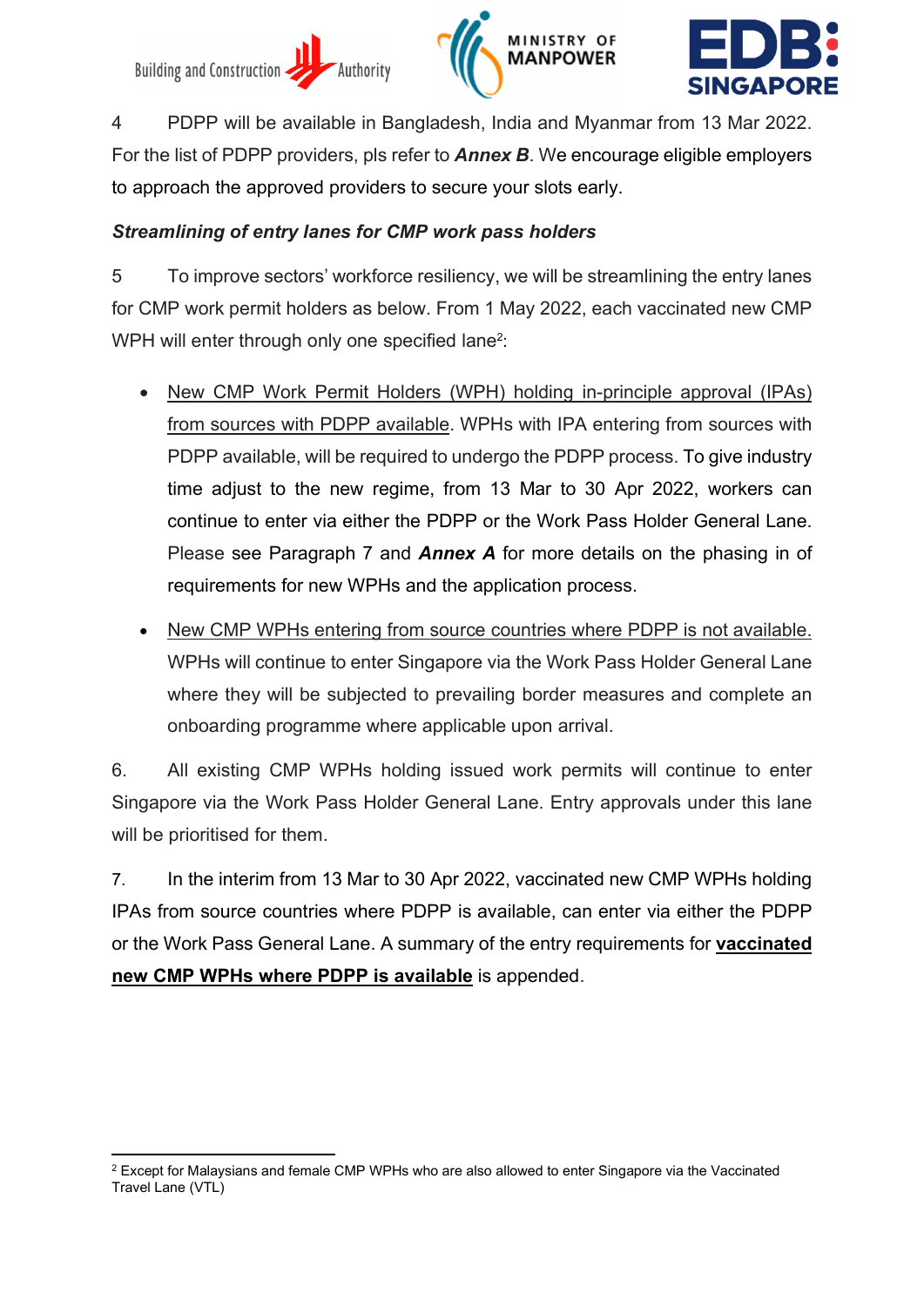





| From 13 Mar to 30 Apr                                                                                                                                                                                                                       | From 1 May onwards                                                                                                                                                                                         |  |  |  |
|---------------------------------------------------------------------------------------------------------------------------------------------------------------------------------------------------------------------------------------------|------------------------------------------------------------------------------------------------------------------------------------------------------------------------------------------------------------|--|--|--|
| Pre-departure Preparatory Programme<br>riding on the Industry-led end to end<br>process<br>(prioritised for entry approval)                                                                                                                 | Single Entry Lane with Pre-departure<br><b>Preparatory Programme</b>                                                                                                                                       |  |  |  |
| • 2 Day stay at dedicated facility at source<br>countries<br>applied<br><b>PDPP</b><br>through<br>provider<br>Pre-departure testing<br>$\bullet$<br>• 3D Stay-Home Notice with onboarding<br>at MOM's Onboard centres upon arrival<br>in SG | 2 Day stay at dedicated facility at<br>source countries applied through PDPP<br>provider<br>Pre-departure testing<br>3D Stay-Home Notice with onboarding<br>at MOM's Onboard centres upon arrival<br>in SG |  |  |  |
| <b>Work Pass Holder General Lane</b><br>(based on border measures as of 6 Mar)                                                                                                                                                              | <b>Work Pass Holder General Lane</b>                                                                                                                                                                       |  |  |  |
| Pre-Departure Test before arrival<br>7D Stay-Home Notice and additional<br>$\bullet$<br>2D programme at MOM's Onboard<br>centres upon arrival in SG                                                                                         | Not applicable for new CMP WPHs who<br>hold IPAs where PDPP is required; they<br>should enter under PDPP.<br>All other CMP WPHs may enter under this<br>General Lane.                                      |  |  |  |

### For Updates and Information

8. For updates and information on the PDPP regime and Work Pass Holder General Lane, do click to subscribe to BCA's Telegram Channel and refer to the BCA, MOM, and EDB websites.

Er. Grace Mui

Ng Hwei Min

Group Director, Manpower Strategy and Planning Group Building and Construction Authority

Director, Policy, Planning & Strategy, Work Pass Division Ministry of Manpower

Shawn Loh

Acting Vice President, Human Capital and Singapore **Businesses** Economic Development Board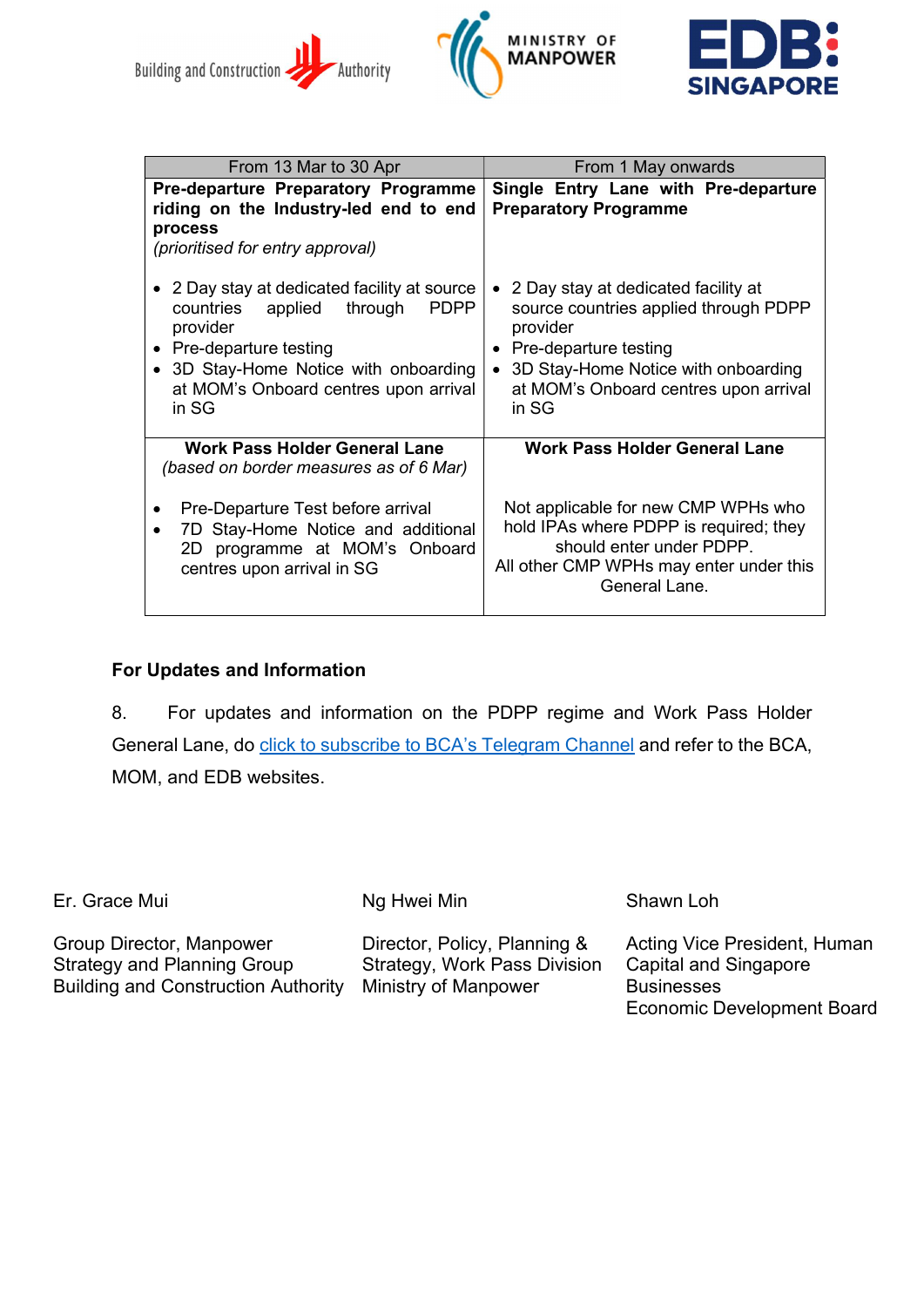





# Annex A: Application Process for PDPP Regime

### Eligible Worker Types:

New CMP WPH from sources with PDPP regime (see **Annex B**) entering with valid IPAs

### **General Process Flow**

Please note that some of the details below may vary from provider to provider. For specific information of the provider, please contact the provider directly.



| <b>Phase</b>        | <b>Key Actions</b>                                                      | <b>Action by</b> |  |  |  |  |  |
|---------------------|-------------------------------------------------------------------------|------------------|--|--|--|--|--|
| <b>Employer's</b>   | 1) Employer to identify and prepare a nominal roll of workers           | Employer         |  |  |  |  |  |
| recruitment         | to bring in.                                                            |                  |  |  |  |  |  |
| <b>Registration</b> | 2) Ensure vaccination done with the approved vaccines and               | Worker           |  |  |  |  |  |
| for PDPP            | have the vaccination certificate ready.                                 |                  |  |  |  |  |  |
|                     | 3) Book with PDPP partner (with deposit paid) and ensure the            |                  |  |  |  |  |  |
|                     | date of travel is immediately after completion of PDPP.                 |                  |  |  |  |  |  |
|                     | 4) Once the employer has secured PDPP and arrival flight                |                  |  |  |  |  |  |
|                     | date, employer will apply for entry approval with MOM,                  |                  |  |  |  |  |  |
|                     | indicating date of arrival and name of PDPP partner they                |                  |  |  |  |  |  |
|                     | have registered with.                                                   |                  |  |  |  |  |  |
|                     | 5) Provide admin instructions to employers and workers on the           |                  |  |  |  |  |  |
|                     | PDPP process and reporting date, time and location.                     | partner          |  |  |  |  |  |
| <b>PDPP</b>         | 6) Report to the facilities on the booked date with valid entry         | Worker           |  |  |  |  |  |
| $(D1-D2)$           | approval and necessary documentation for travel into                    |                  |  |  |  |  |  |
|                     | Singapore and be tested as instructed by the PDPP partner.              |                  |  |  |  |  |  |
|                     | Arrange for workers to take Pre-departure COVID-19<br>7)                |                  |  |  |  |  |  |
|                     | testing by approved vendors                                             |                  |  |  |  |  |  |
|                     |                                                                         | partner          |  |  |  |  |  |
| <b>Departure</b>    | 8) To arrange for transport of worker from PDPP facility to             | Employer/        |  |  |  |  |  |
|                     | airport and ensure valid flight ticket for travel into Singapore.       | <b>PDPP</b>      |  |  |  |  |  |
|                     | (Employers have the flexibility to use commercial flights or<br>partner |                  |  |  |  |  |  |
|                     | chartered flights)                                                      |                  |  |  |  |  |  |
| <b>Singapore</b>    | 9) Employer to pick up worker for transfer to onboarding                |                  |  |  |  |  |  |
|                     | centre.                                                                 |                  |  |  |  |  |  |
|                     | 10) Worker to complete stay and testing at onboarding centre            | Worker           |  |  |  |  |  |
|                     | in-line with prevailing measures.                                       |                  |  |  |  |  |  |
|                     | 11) Workers who are verified to be vaccinated will need to              |                  |  |  |  |  |  |
|                     | their vaccination<br>National<br>register<br>status<br>the<br>in        |                  |  |  |  |  |  |
|                     | Immunization Registry (NIR).                                            |                  |  |  |  |  |  |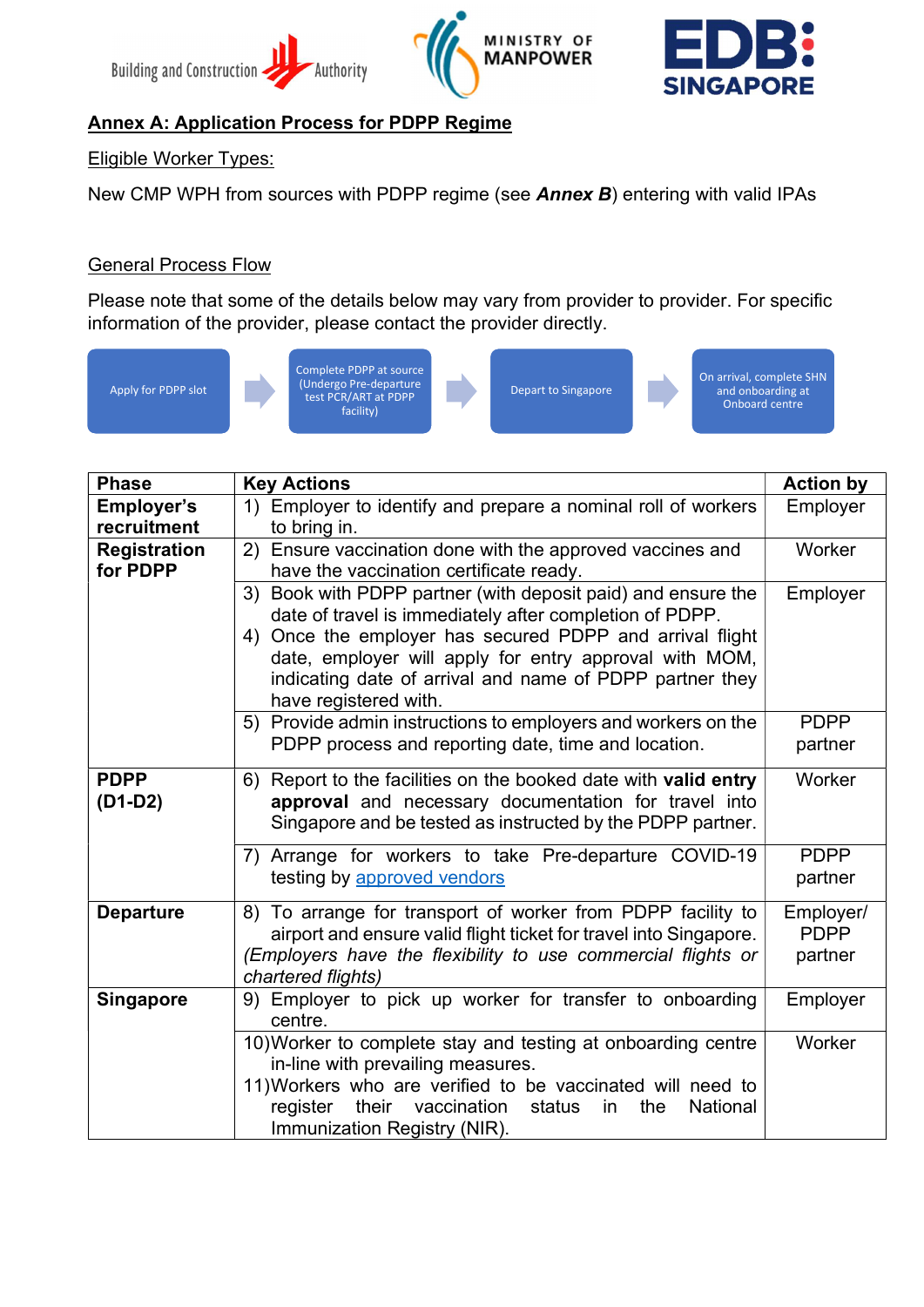

Annex B: List of Approved PDPP Providers (For updated list of providers, please visit the BCA Website)

| <b>Source</b> | <b>Provider</b>                                                                     | <b>Available</b>                     | <b>Indicative</b>                                         | <b>Earliest</b>       | <b>Contact Details</b>                                                                                                              |
|---------------|-------------------------------------------------------------------------------------|--------------------------------------|-----------------------------------------------------------|-----------------------|-------------------------------------------------------------------------------------------------------------------------------------|
| Country       |                                                                                     | <b>Cities of</b><br><b>Departure</b> | cost/worker <sup>3</sup>                                  | booking<br>start date |                                                                                                                                     |
| India         | Association of<br>Singapore Marine<br>Industries (ASMI)                             | Chennai                              | \$1,400<br>(with flight included)                         | 07 March<br>2022      | Email: bubblewrap@asmi.com<br>Form: https://forms.office.com/r/usBhz8kvxc                                                           |
|               | Association of<br>Process Industry<br>(ASPRI) –<br><b>Fullerton Health</b><br>Group | Chennai                              | $$1250 - $1350$<br>(with flight included)                 | 14 March<br>2022      | Email: kenneth@aspri.com.sg<br>Contact No: 6560 5051                                                                                |
|               | Hi-Tek<br><b>Construction Pte</b><br>Ltd                                            | Chennai /<br>Kolkata                 | \$420 (without flight)<br>\$815 (with flight<br>included) | 14 March<br>2022      | Point of Contact (POC): Mr. Vincent Ng / Ms.<br><b>Adeline Huang</b><br>Email: HQC@hi-tek.com.sg<br>Contact No: 62805383 / 98778044 |
|               | <b>Hytech Builders</b><br>Pte Ltd                                                   | Chennai                              | \$1250<br>(with flight included)                          | Immediate             | POC: Mr. Lau Loo Peng<br>Email: training@hytech.com.sg<br>Contact No: 62720802 / 97226089                                           |
|               | The Singapore<br><b>Contractors</b><br><b>Association Ltd</b><br>(SCAL)             | Chennai                              | \$1000 to \$1200<br>(with flight included)                | Immediate             | Email: shn.allocation@scal.com.sg<br>Registration portal:<br>https://www.scal.com.sq/what-we-do/shn-<br>programme                   |

<sup>&</sup>lt;sup>3</sup> All pricings are indicative and subject to additional charges for additional services offered by providers (E.g Meet & Greet, land transfers etc). Employers are encouraged to approach the individual providers for the complete costing.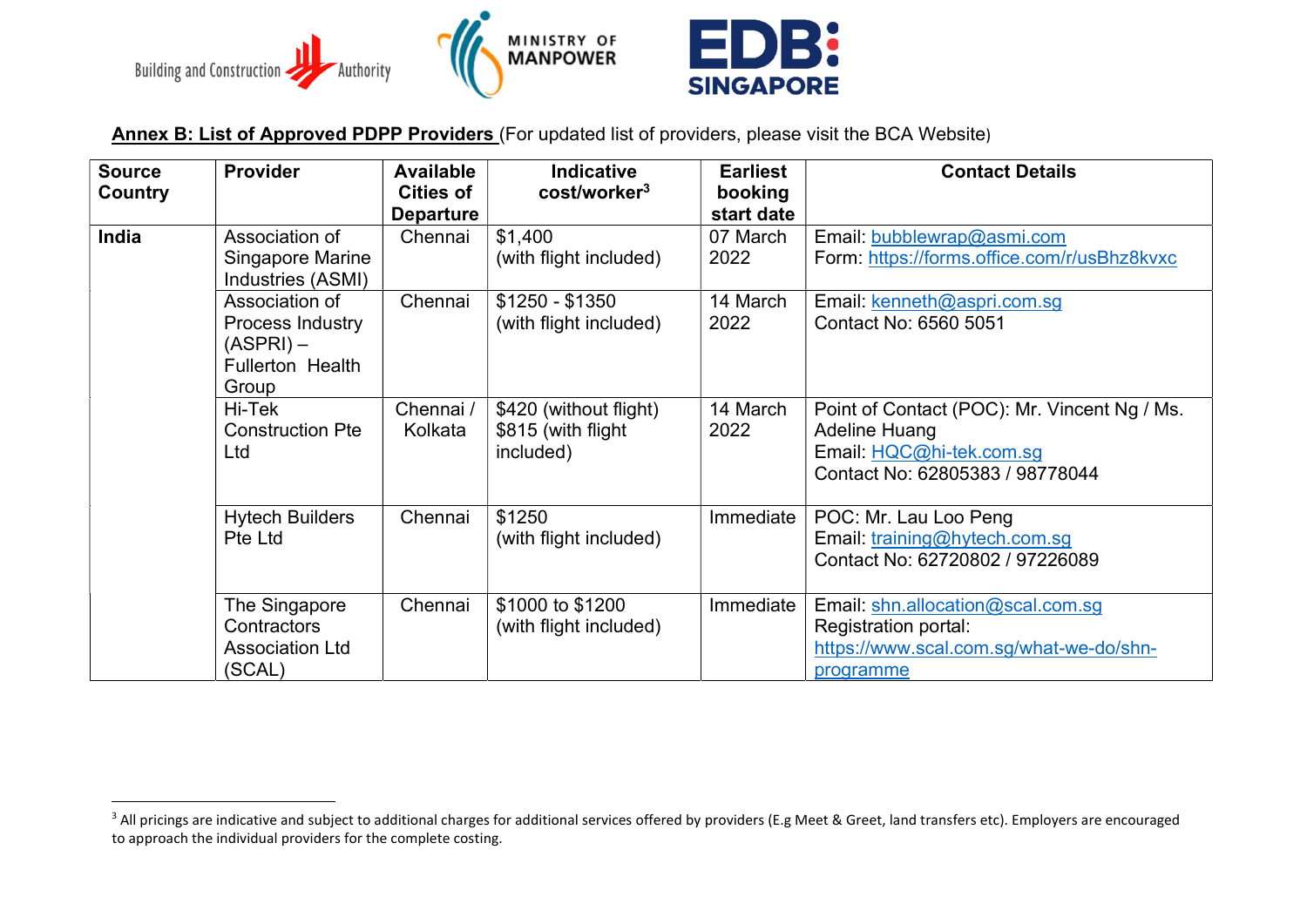





|                   | <b>Tiong Aik</b><br><b>Construction Pte</b><br>Ltd      | Chennai /<br>Trichy | \$640 (without flight)<br>\$890 (with flight<br>included)        | Immediate         | POC: Mr. Francis / Ms. Nandar / Mr. Lee Szer<br>Chin<br>Link to registration form: Click Here<br>Email: havenlite@tiongaik.com.sg                                                                                        |
|-------------------|---------------------------------------------------------|---------------------|------------------------------------------------------------------|-------------------|--------------------------------------------------------------------------------------------------------------------------------------------------------------------------------------------------------------------------|
|                   | <b>TTJ Design and</b><br><b>Engineering Pte</b><br>Ltd  | Chennai             | \$1000 (with flight<br>included)                                 | 14 March<br>2022  | POC: Ms. Rena / Mr. Somu<br>Email: rena.teo@ttj.com.sg<br>/ somu.elavarasu@ttj.com.sg<br>Contact No: 6862 2126 EXT 251                                                                                                   |
|                   | Woh Hup Private<br>Limited                              | Bangalore           | \$588.50 (without flight)<br>\$1123.50 (with flight<br>included) | 21 Mach<br>2022   | Email: shn-programme@wohhup.com<br>https://www.wohhup.com/project-haven-lite/                                                                                                                                            |
| <b>Bangladesh</b> | Association of<br>Singapore Marine<br>Industries (ASMI) | <b>Dhaka</b>        | \$1,800<br>(with flight included)                                | 07 March<br>2022  | Email: bubblewrap@asmi.com<br>Form: https://forms.office.com/r/Gc4qcRhXyz                                                                                                                                                |
|                   | Fonda Global<br><b>Engineering Pte</b><br>Ltd           | <b>Dhaka</b>        | \$799 (without flight)                                           | Mid March<br>2022 | POC: Fonda Hotline (65155775) Haven-lite<br>Hotline, Haven-Lite Officer (91046917)<br>Email: havenlite@fondaglobal.com /<br>vivien.lee@fondaglobal.com<br>Contact No: Fonda Hotline (65155775)<br>PDPP Hotline (91046917 |
|                   | Fullerton Health -<br><b>Beximco</b>                    | <b>Dhaka</b>        | \$1,300<br>(with flight included)                                | Immediate         | Email: tgf.dhaka@fullertonhealth.com<br>https://www.fullertonhealth.com/sg/services/tqf-<br>dhaka-bangladesh/                                                                                                            |
|                   | Lian Beng<br>Construction<br>(1988) Pte Ltd             | <b>Dhaka</b>        | \$650 to \$770 (without<br>flight)                               | 21 March<br>2022  | POC: Ms. Priscilla Lim / Ms Ng Yean Ling<br>Email: priscilla@charteredea.sg /<br>yeanling@charteredea.sg<br>Contact No: 6382 2345                                                                                        |
|                   | Lum Chang -<br><b>Straits</b><br>Construction           | <b>Dhaka</b>        | \$1,150 (with flight<br>included)                                | Immediate         | POC: Rachel Zhu / Ng Kian Soon<br>Email: rachelzhu@lumchang.com.sg /<br>kiansoon.ng@straitsconstruction.com                                                                                                              |